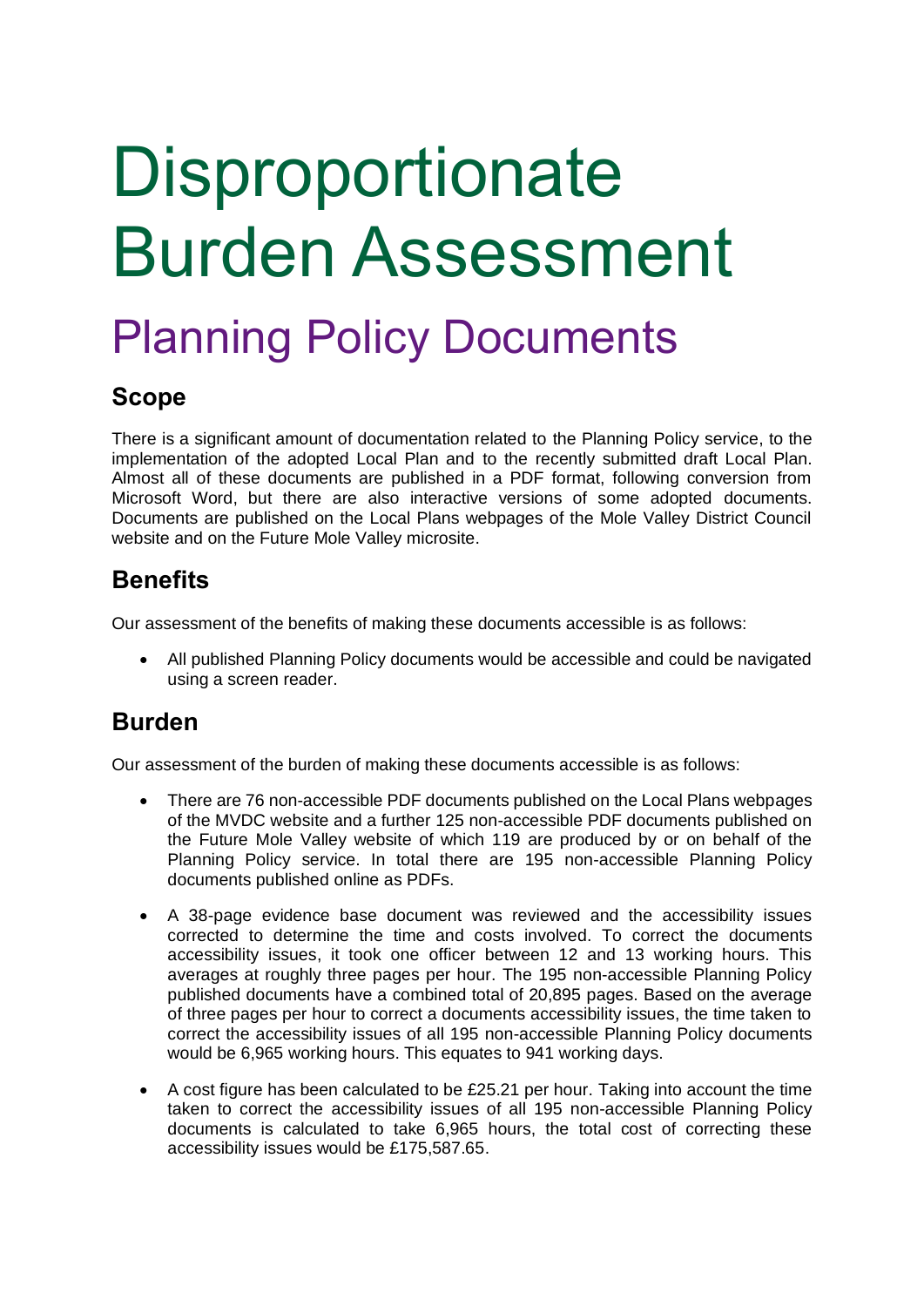- While many documents have been produced entirely by the Planning Policy service, there are numerous documents prepared by a variety of third parties on behalf of the Planning Policy service. Many of the documents prepared by third parties are evidence base documents with a number of development plan documents designed and produced by publishers or local community groups.
- Many documents are considerable in length and include a multitude of non-accessible, complex elements, primarily detailed tables with merged and split cells but also charts, diagrams, images and maps. There are also differing text styles, fonts and page setups which may not be accessible.
- Adopted development plan documents, published supplementary planning documents, guidance and policy statements are fairly dated, all pre-dating the new accessibility regulations as well as the current policy and legislative framework. The oldest document was published in 1997. Older documents are likely to contain more accessibility issues in comparison to more recent documents and those issues are also likely to be more complex.
- The adopted development plan documents have followed a legal process prior to formal adoption by MVDC. They cannot be altered following adoption without going through the same legal processes, however the policy and legislative framework has progressed since these documents were adopted and would not be capable of adoption under the current policy and legislative framework without significant alteration. This is the reason why MVDC has prepared and recently submitted a draft Local Plan, to replace the current adopted Local Plan.

#### **Other factors**

Also relevant to this decision are the following factors:

- There is an Accessibility Statement on the MVDC website, with a link also provided on the Future Mole Valley website, which provides information regarding accessibility issues and a point of contact to resolve accessibility issues.
- Below the Examination Library on the Future Mole Valley website, there is a subsection on accessibility which makes clear not all the documents are fully accessible and provides contact details if the documents are required in an accessible format.
- During the previous publication period where MVDC invited public comments on an array of Planning Policy documents when the MVDC received almost 850 responses, there were no requests to MVDC to provide documents in an accessible format.
- The principal document, the submitted draft Local Plan, is accessible.
- The adoption of a new Local Plan, anticipated in early 2023, will make a number of documents, particularly the older adopted development plan documents, obsolete. When this happens the obsolete documents can be removed from the MVDC website.
- Consultations on many of the submitted draft Local Plan evidence base documents are closed and it is not planned they will be reopened.

#### **Conclusions**

It is considered the time, complexity and cost of correcting the accessibility issues of all 195 non-accessible Planning Policy documents published in the MVDC and Future Mole Valley